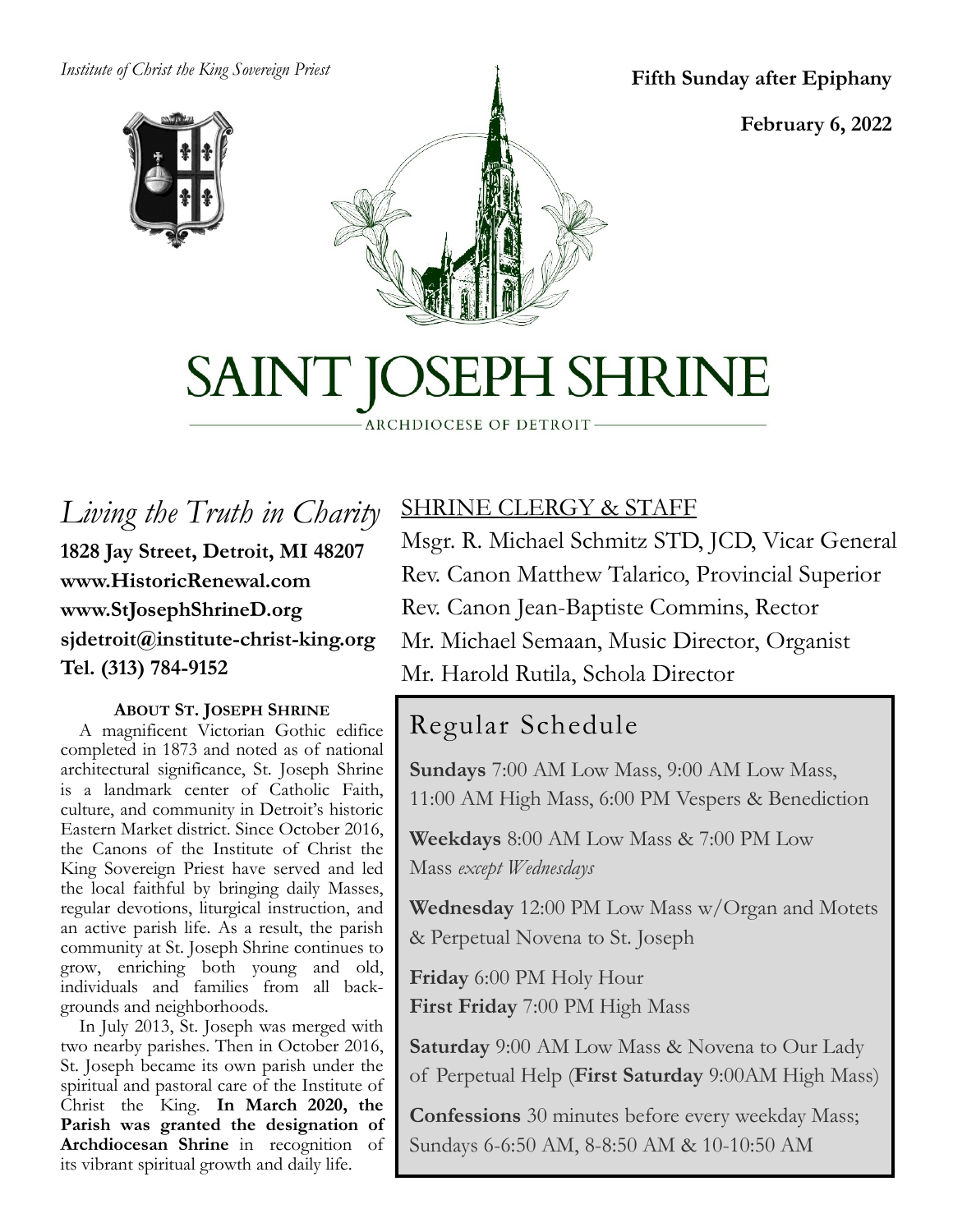| Liturgical Calendar                                                         |                                                                |
|-----------------------------------------------------------------------------|----------------------------------------------------------------|
| Sunday, February 6, Fifth Sunday after Epiphany                             |                                                                |
| 7AM Low Mass                                                                | <b>Joanne Lefèvre, requested by Chris Tanner</b>               |
| 9AM Low Mass w/ organ                                                       | <b>Ohotnicky family, requested by Ohotnicky family</b>         |
| 11AM High Mass                                                              | Pro Populo                                                     |
| 6PM Solemn Vespers & Benediction                                            |                                                                |
| Monday, February 7, Saint Romuald, Abbot                                    |                                                                |
| <b>8AM Low Mass</b>                                                         | † Jacob Mueller, requested by Grijalva family                  |
| 7PM Low Mass                                                                | Rev. Fr. Joseph Bonafed                                        |
| Tuesday, February 8, Saint John of Matha, Confessor                         |                                                                |
| 8AM Low Mass                                                                | † Jan Sokolowski, requested by the Anna Sokolowska             |
| 7PM Low Mass                                                                | <b>Anna Clougherty</b>                                         |
| Wednesday, February 9, Saint Cyril of Alexander, Bishop, Confessor & Doctor |                                                                |
| 12 Noon Low Mass & Devotions                                                | <b>St. Joseph Confraternity</b>                                |
| Thursday, February 10, Saint Scholastica, Virgin                            |                                                                |
| <b>8AM Low Mass</b>                                                         | <b>Jeff &amp; Kathryn Simmons, requested by Alvarez family</b> |
| 7PM Low Mass                                                                | Richard Parr, requested by O'Donnell family                    |
| Friday, February 11, Apparition of The Most Holy Virgin at Lourdes          |                                                                |
| <b>8AM Low Mass</b>                                                         | <b>Holy Souls in Purgatory</b>                                 |
| 6PM Holy Hour, 7PM Low Mass                                                 | † Leonard Paszek, Pat Philippart                               |
| Saturday, February 12, Seven Most Holy Founders of the Servites             |                                                                |
| 9AM Low Mass & Perpetual Help Devotions                                     |                                                                |
|                                                                             | <b>Mauricio Estrada, requested by Raquel Estrada</b>           |
|                                                                             |                                                                |

#### **Sunday, February 13, Septuagesima**

7AM Low Mass **† Jennifer Marie Smith,** *requested by Alexander Slavsky* 9AM Low Mass w/ organ **Madalene Chisholm,** *requested by Vandenheede family* 11AM High Mass **Pro Populo**

6PM Solemn Vespers & Benediction

#### FROM OUR DEAR CANON MICHAEL STEIN Dear Parishioners and Friends of St. Joseph Shrine,

Please allow me to express my heartfelt gratitude for all of the incredible gifts you offered on the occasion of my new assignment. Though the timeline for the Institute's arrival at a new Apostolate in the Northeast has been delayed, the situation has providentially coincided with the serious illnesses of our two Canons in Connecticut thus permitting me to fill in for them. Now that Canon Estrada has recovered I will be in Bridgeport for the next few months as Canon Altiere's situation is still grave. Please continue to pray for him. My current address is: Sts. Cyril & Methodius Oratory 79 Church Street, Bridgeport, CT 06608. Thank you again for all of your prayers and be assured of mine! With you under the protective watch of St. Joseph.

# **<sup>S</sup> <sup>e</sup> rv er <sup>S</sup> <sup>c</sup> he du le**

**Sunday, February 13, Septuagesima 7AM Low Mass -** *candidates* **9AM Low Mass w/organ** AC1: John Sadowski AC2: Maximillian Skinner **11AM High Mass** MC: Gabriel Ang Thur: Micah Bacon AC1: Luke Chisholm AC2: Tommy Shaw Crucifer: John Simonson

**Sunday, February 20, Sexagesima 7AM Low Mass -** *candidates* **9AM Low Mass w/organ** AC1: Thomas Skinner AC2: Patrick Skinner **11AM High Mass** MC: Oliver Smith Thur: Andrew Ohotnicky AC1: Paul Bacon AC2: Ted Shaw Crucifer: John Nellis

#### **Usher Schedule**

**Sunday, February 13, Septuagesima 7AM Low Mass –** *Laabs & Kyle Gregory* **9AM Low Mass w/organ** - Eric Restuccia - Brian Carey - Paul Ferrini - John Howting - Jonathan Benefiel **11AM High Mass** - Ismael Lebron - Don Sadowski - Anthony Russo - Anthony Allen - Jacob Kobus

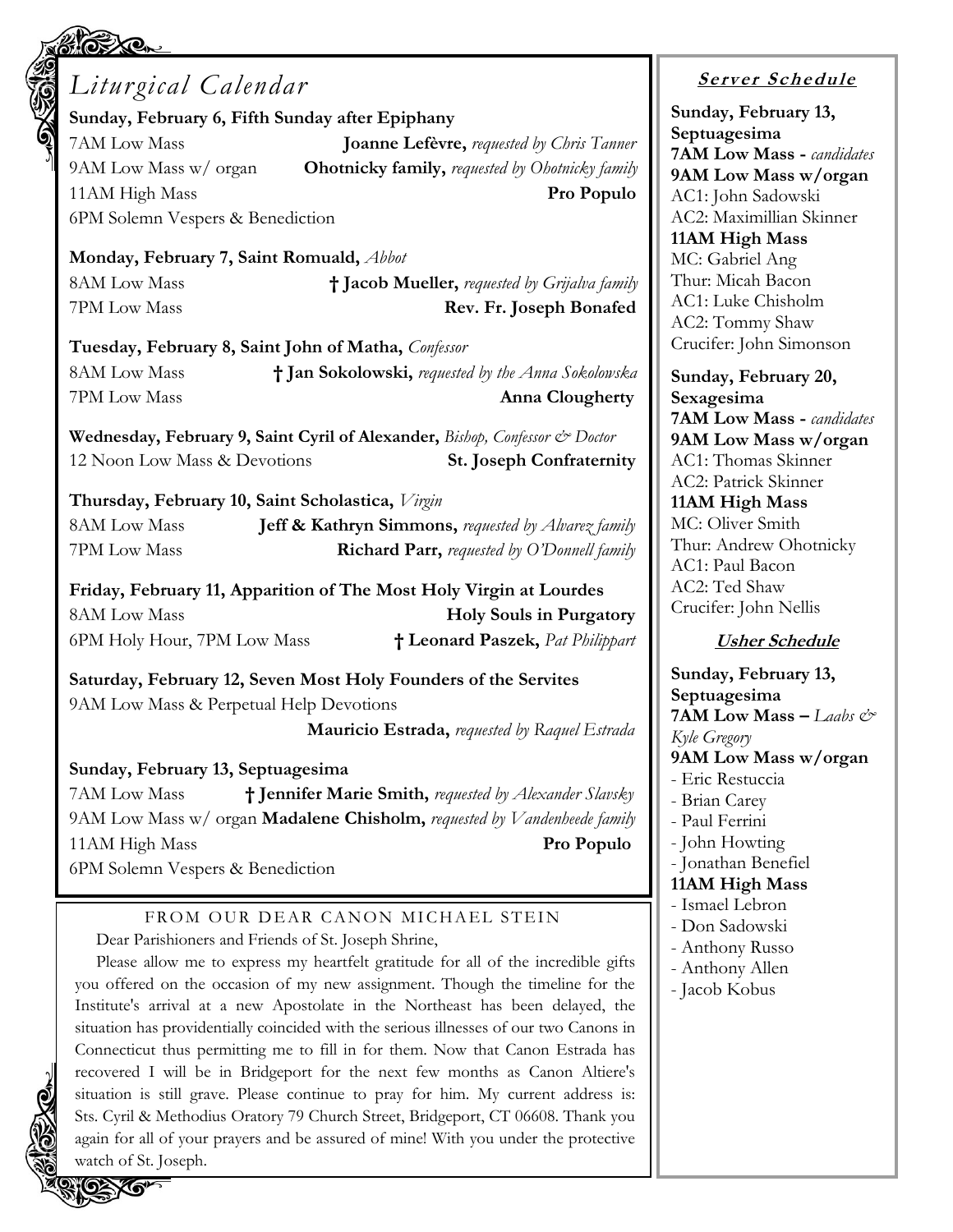#### **Calendar of Events**

**Save the date: St. Joseph Day of Prayer | Saturday, March 19**

As National Director for our Youth and Young Adult Ministries, I am pleased to announce that registrations are now open for our upcoming camps and retreat. *Canon Commins*

#### *——————* - **Young Adult National Retreat** -

Withdraw from the world to strengthen your spiritual life. Connect with 100+ Catholic young adults ages 18-35 from around the nation.

#### **Friday, July 8 - Monday, July 11**

Colombière Conference & Retreat Center (45 minutes NW of Detroit) **Early Bird Pricing!** (now until April 1st) \$250 for 3 Nights \$190 Commuter Rate (includes meals) **Regular Pricing** (After April 1st) \$260 for 3 Nights \$200 Commuter Rate (includes meals) *Registration Deadline: June 1*

#### *——————* - **Summer Camps** -

More than 450 youth from across the United States enjoy a week of pure fun and Catholic faith formation each summer at our beautiful camp sites in Wisconsin.

> **Wausau Boys Camp (ages 9-13):**  July 18 - July 22

> **Wausau Girls Camp (ages 9-13):**  July 25 – July 29 *Registration Deadline: July 5 Cost per child ages 9-13: \$95 (flat rate)*

**Green Lake Young Men Camp (14-17):**  August 12 - August 16 **Green Lake Young Ladies Camp (14-17):**  August 18 - August 22 *Cost per child ages 14-17: \$195 (discounts available for multiple children) Registration Deadline: August 1*

**Visit: institute-christ-king.org for more info**

**TODAY! February 6,** Lesson in Liturgy in the Social Hall after the 11AM High Mass.

**Wednesday, February 9,** Children's Catechism class in Social Hall at 7PM.

**Saturday, February 12,** Parish Talent Show in Social Hall at 12 noon. Sign up in the Vestibule with your skit and a dish to share!

**Sunday, February 13,** First Communion Class in the Rectory basement classroom after the 11AM High Mass.

**Wednesday, February 16,** Teenager Catechism class in Social Hall at 7PM.

**Friday, February 18,** Aquinas Night Conference after 6PM Holy Hour, and 7PM Mass. Topic: **Our Bodies After Resurrection: Of those Glorified and those Damned.**

**Sunday, February 20,** Confirmation Class in the Rectory basement classroom after the 11AM High Mass.

**Wednesday, February 23,** Children Catechism class in Social Hall at 7PM.

**Sunday, February 27,** Lesson in Liturgy in the Social Hall after the 11AM High Mass.

**Wednesday, March 2,** ASH WEDNESDAY. 8AM and 12 Noon Low Masses. 7PM High Mass. **Distribution of ashes before every Mass**.

**First Thursday, March 3,** Shrine Lenten Schedule: **6PM Public Holy Hour**. 7PM Votive Mass of Jesus Christ Sovereign Priest.